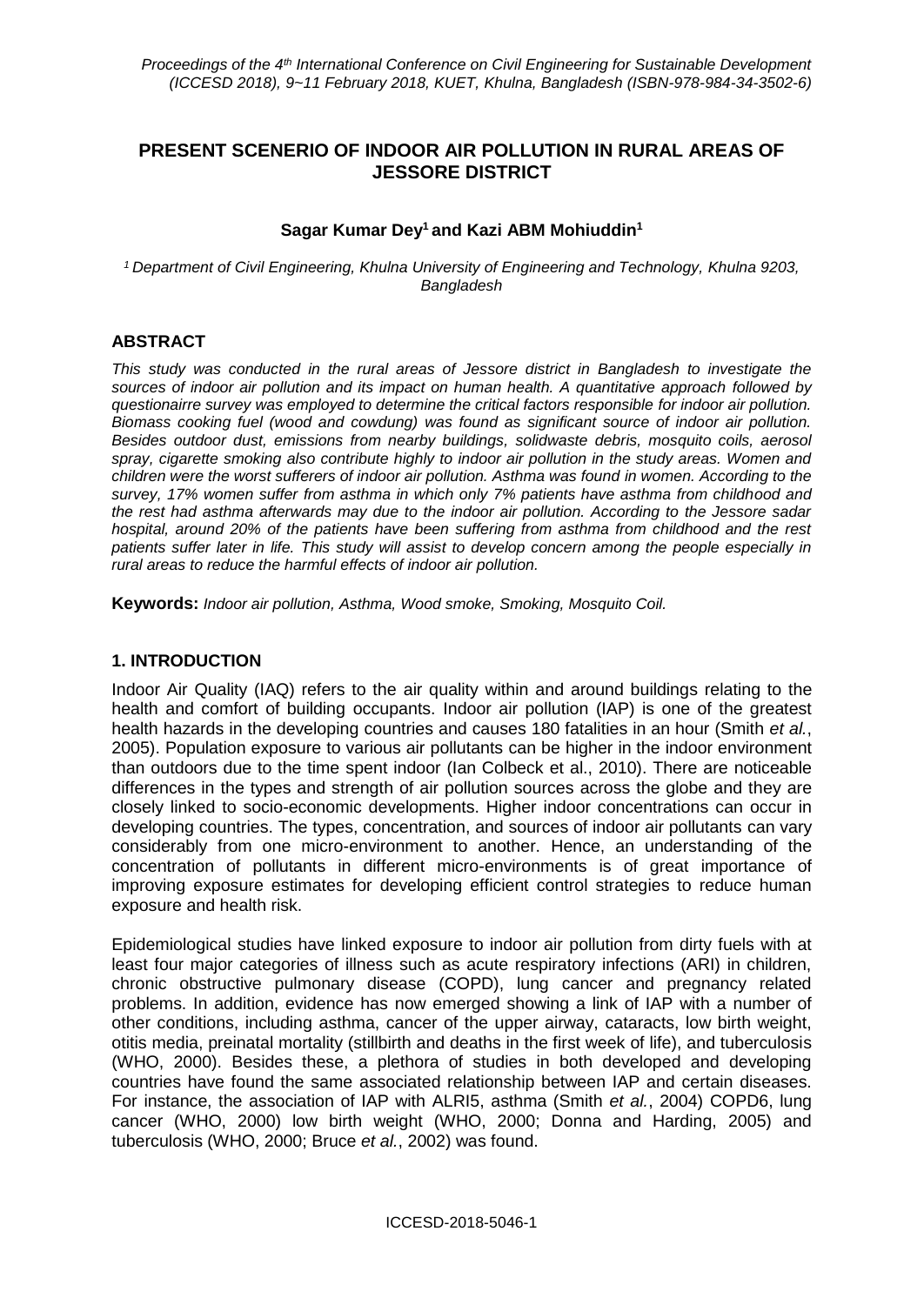In Bangladesh, it is reported that there are significant negative health effects of indoor smoke exposure on women and children. Women with less monthly household income (below 5000 BD Taka) and minimum level of education, using solid fuels and mud-ovens in poor ventilated environment, are more likely to be exposed to IAP and, as a consequence, have greater health risks than others (Bijoy Krishna Banik, 2017). It is highly likely that millions of people are unaware of the threats in their homes, similar as millions of smokers were unaware of the hazards of tobacco until the 1960s (Donna and Harding, 2005). This study was done to see the current scenario of indoor air pollution in the rural areas of Jessore and it's impact on health especially on women and children. It is expected that this study will assist to raise consciousness of indoor air pollution.

# **2. RESEARCH METHODS**

The study was conducted in Sajiali, Pultadanga, Abdulpur villages (at ward 7, in Churamonkathi union), Dougacia and Ahsannagar villages (at ward 6, in Churamonkathi union), Kolabagan, Kapalipara, Bombelar math, Suparibagan, Sahapara in Nilgonj village (ward 9), Fatepur village, (at ward 7, in Fatepur union) and Satiantola village (in Dorajhat union) between November, 2016 to April 2017. A significant number of households (167) were surveyed from the villages to find out the sources of indoor air pollution and it's impact on human health. These areas were selected because all the villagers especially women, children and elderly persons in households are prone to indoor air pollution in many ways which was found from a preliminary survey. It is prospected that the survey will be helpful to develop concern among the people especially in rural areas about the harmful effects of indoor air pollution.

A quantitative method approach followed by questionairre survey from various data sources was employed to investigate how many factors are responsible for indoor air pollution and what percentage of women, children and elderly persons are suffering from diseases which can be caused by indoor air pollution in Bangladesh. A numerical data will give us a more conspicuous conception about all the respects of the study like which factors contribute the most for indoor air pollution, which diseases govern among people due to indoor air pollution. The houses surveyed were categorized in four types. Kaca, Semipacca, Pacca Type-1 and Pacca Type-2. Kaca houses were defined as the houses made of Palm-leaves, Straw or Hay and Tin. Semipacca houses were defined as the houses made of Brick and Tin. Pacca Type-1 houses were made of Bricks only and Pacca Type-2 houses are made of concrete. 20.96% houses surveyed were kaca, 43.71% were semipacca. Pacca Type-1 and Pacca Type-2 houses were 26.35% and 8.98% respectively. Questions were asked about the outdoor and indoor sources of indoor air pollution and health condition of women to find the impact of indoor air pollution on their health.

## **3. RESULTS AND DISCUSSION**

## **3.1 Outdoor sources of IAP**

Dust, vehicles, landfill, nearby buildings and solidwaste debris were found as outdoor sources of IAP. Presence of dust was found 100%. That means in every houses presence of dust particles was found. The sources of dust were yard and nearby roads. So, dust played a very significant role in contributing to indoor air pollution in those areas. Solidwaste debris was found outside in 75% cases out of 167 numbers which also plays a big role as far as IAP is concerned. A multi response was found the survey given in Table-1. It is found that in every house there is presence of dust which is a significant pollutant causing Asthma. Industrial pollutants aren't found although it was taken into consideration. Because the survey was conducted in rural areas and there was no such industries in those areas.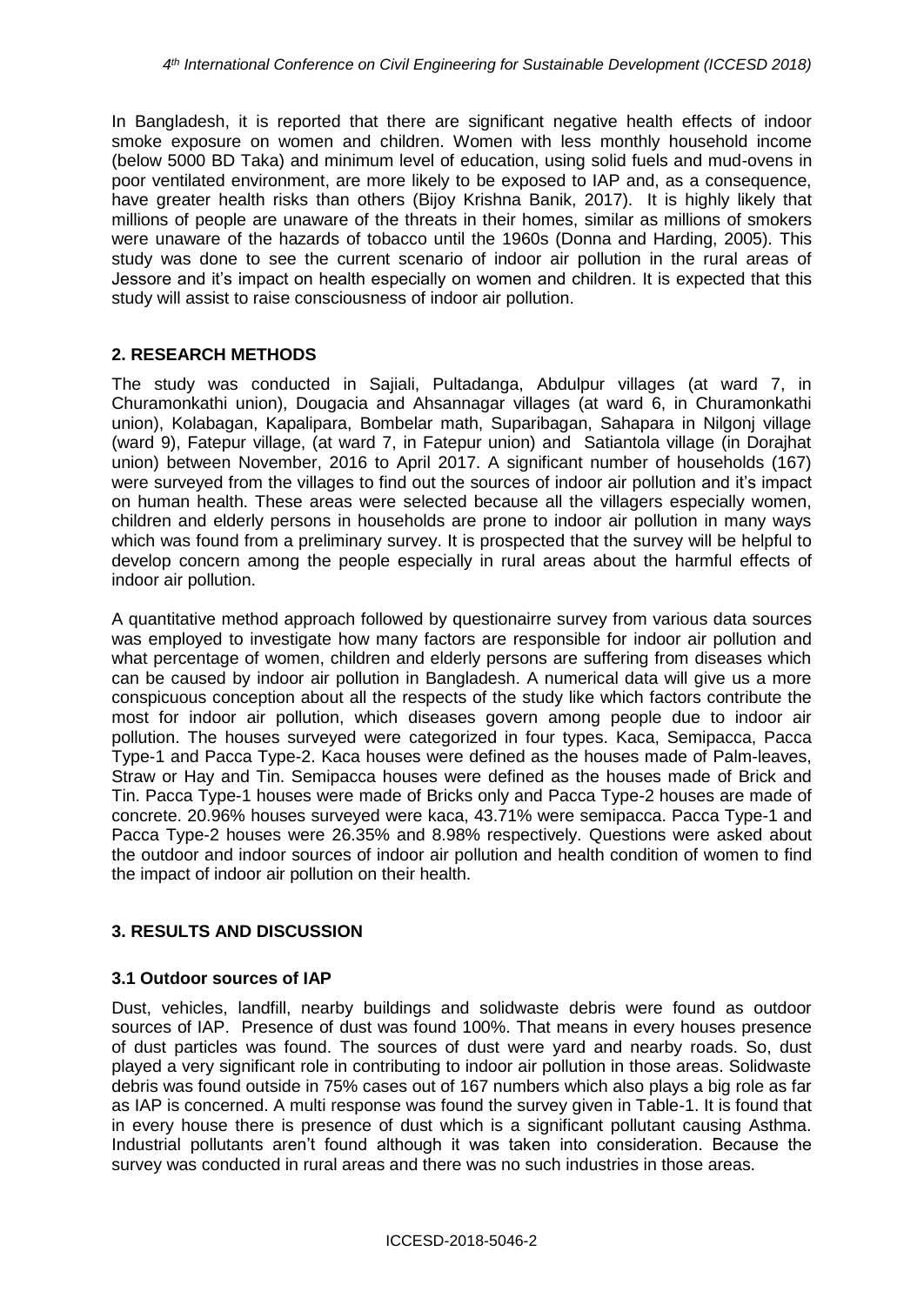| <b>Sources Outside the building</b> | <b>Nos</b> | Total | %   |
|-------------------------------------|------------|-------|-----|
| Dust                                | 167        | 167   | 100 |
| Industrial Pollutants               | 0          | 167   | O   |
| Vehicles                            | 10         | 167   | 6.0 |
| Landfill                            | 2          | 167   |     |
| <b>Nearby Houses</b>                | 16         | 167   | 10  |
| Solidwaste Debris                   | 126        | 167   | 75  |

Table 1: Percentage of Sources of IAP outside the Building

### **3.2 Indoor sources of IAP**

Mosquito coil, aerosol spray and cigarette were found as indoor sources of IAP. 83% people used mosquito coils out of 167 in their houses (Table 2). Most of them use coils in their bedrooms whereas one family was found to use coils in the cowhouse too. Mosquito coils are considered to be safe insecticides for humans and mammals, although some studies highlight concerns when they are used in closed rooms. Coils sold in China and Malaysia were found to produce as much smoke  $PM_{2.5}$  $PM_{2.5}$  as 75-137 burning cigarettes and formaldehyde emission levels in line with 51 burning cigarettes (*Liu, Weili et al, 2003).* The findings from the previous studies suggest that exposure to the smoke of mosquito coils can pose significant acute and chronic health risks. On the other hand 6% families used aerosol spray in their houses.

Table 2: Percentage of Sources inside the Building

| Sources Inside the building | %  |
|-----------------------------|----|
| Mosquito Coil               | 83 |
| Aerosol spray               | 6  |
| Cigarette                   | 38 |

Smoke of cigarettes is one of the vital sources of indoor air pollution. That's why question about smoking cigarette was included in the survey. 38% families were found where cigarette smoking prevailed (Table 2). 63 families were found to consume cigarettes. 54 families consumed 2 to 10 cigarettes a day (Table-3). Maximum 30 cigarettes were found to be consumed and 104 families did not consume cigarette.

Table-3: Numbers of cigarettes consumed per day

| No of cigarettes consumed per day |           |            |            |  |
|-----------------------------------|-----------|------------|------------|--|
| Range                             | $2$ to 10 | >10 to ≤20 | >20 to ≤30 |  |
| No of houses                      | 54        |            |            |  |

Cooking place plays a very significant role for indoor air pollution. Women and children are the most vulnerable in this case. Many times it was seen that women were directly exposed to smoke coming from cooking fuel. Sometimes children were also seen exposed to smoke coming from cooking fuel. In the survey, smoke condition (Poor/Moderate/ Good) were included and 85.63% ventilation systems of cooking place were found moderate (presence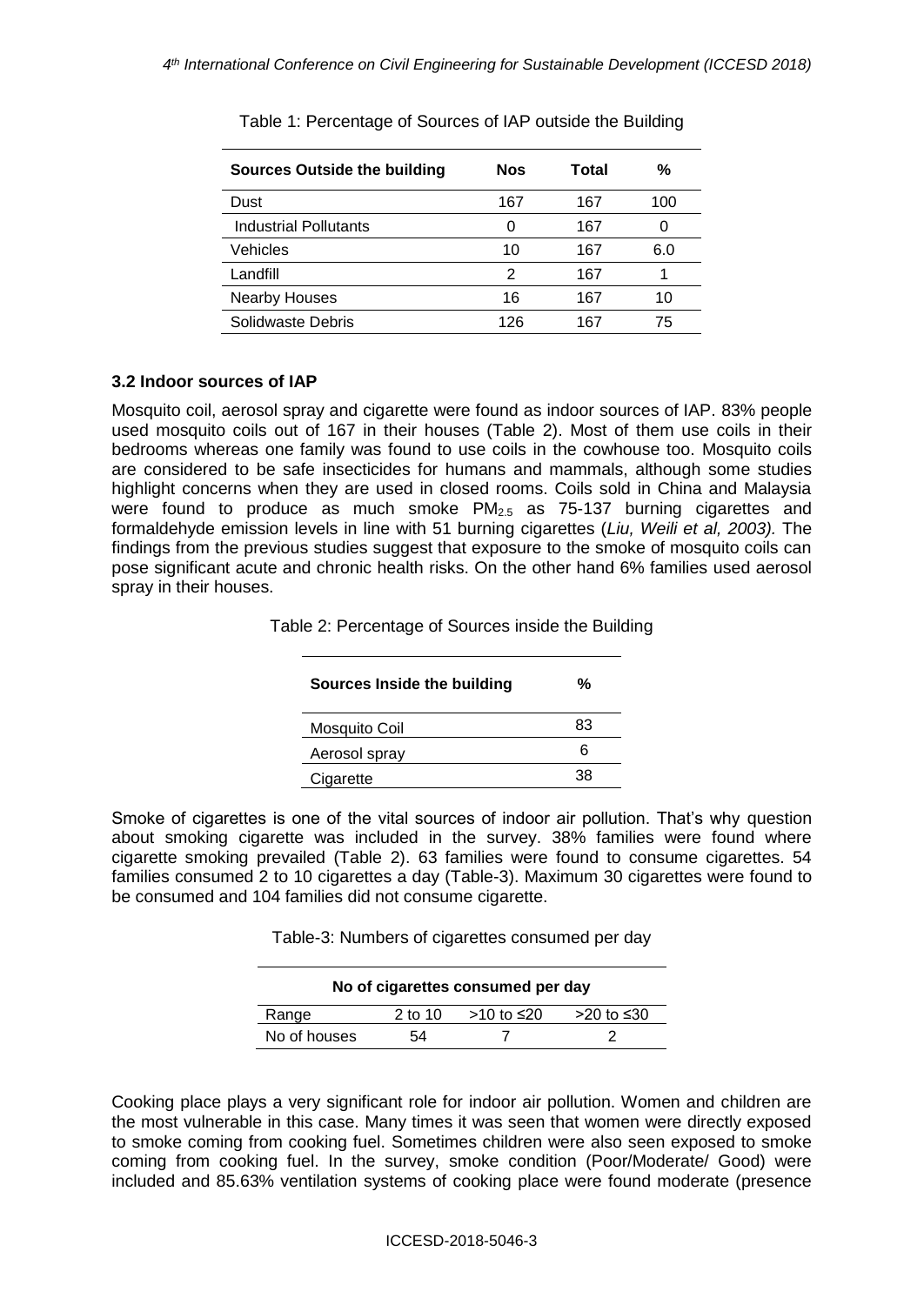of medium amount of smoke in the kitchen while cooking). 6.59% ventilation systems of cooking place were found good (presence of little or no smoke in the kitchen while cooking) and 7.78% ventilation systems of cooking place were found poor (presence of intolerant smoke in the kitchen while cooking).

Cooking time per day is shown in table 4. 49.70% women were exposed to smoke for 1 to 2.5 hours a day. Maximum cooking hour was found 6.0 hours, minimum cooking hours were found 1.0 hour and the average cooking duration was found 2.54 hours per day. More cooking hours mean more time of exposure to harmful ingredients of woodsmoke and increased risk of diseases.

| Range          | $1.0 - 2.5$ | $>2.5$ to ≤4.0 | >4.0 to ≤6.0 |
|----------------|-------------|----------------|--------------|
| No of Houses   | 83          | 74             | 10           |
| Percentage (%) | 49.70       | 44.31          | 5.99         |

## **3.3 Health effects**

Asthma, nose bleeds, irritation of eyes/nose/throat, headache and blood pressure were observed among women. 135 numbers of women had health issues out of 167. Among them 40% women had headache, 17% women had been suffering from asthma, 15% had blood pressure and the rest had nose bleeds and irritation of eyes/nose/throat.



Figure 1: Percentages women having different health problems

Children had also been suffering from various health issues. 13% children had cough, wheeze, 9% had asthma and the rest had bronchitis, chronic sinus infection and pneumonia. (Figure 2). While 9% children have have asthma, 17% women were found having asthma. This value shows that the number is increasing with age and indoor air pollution plays a very significant role here.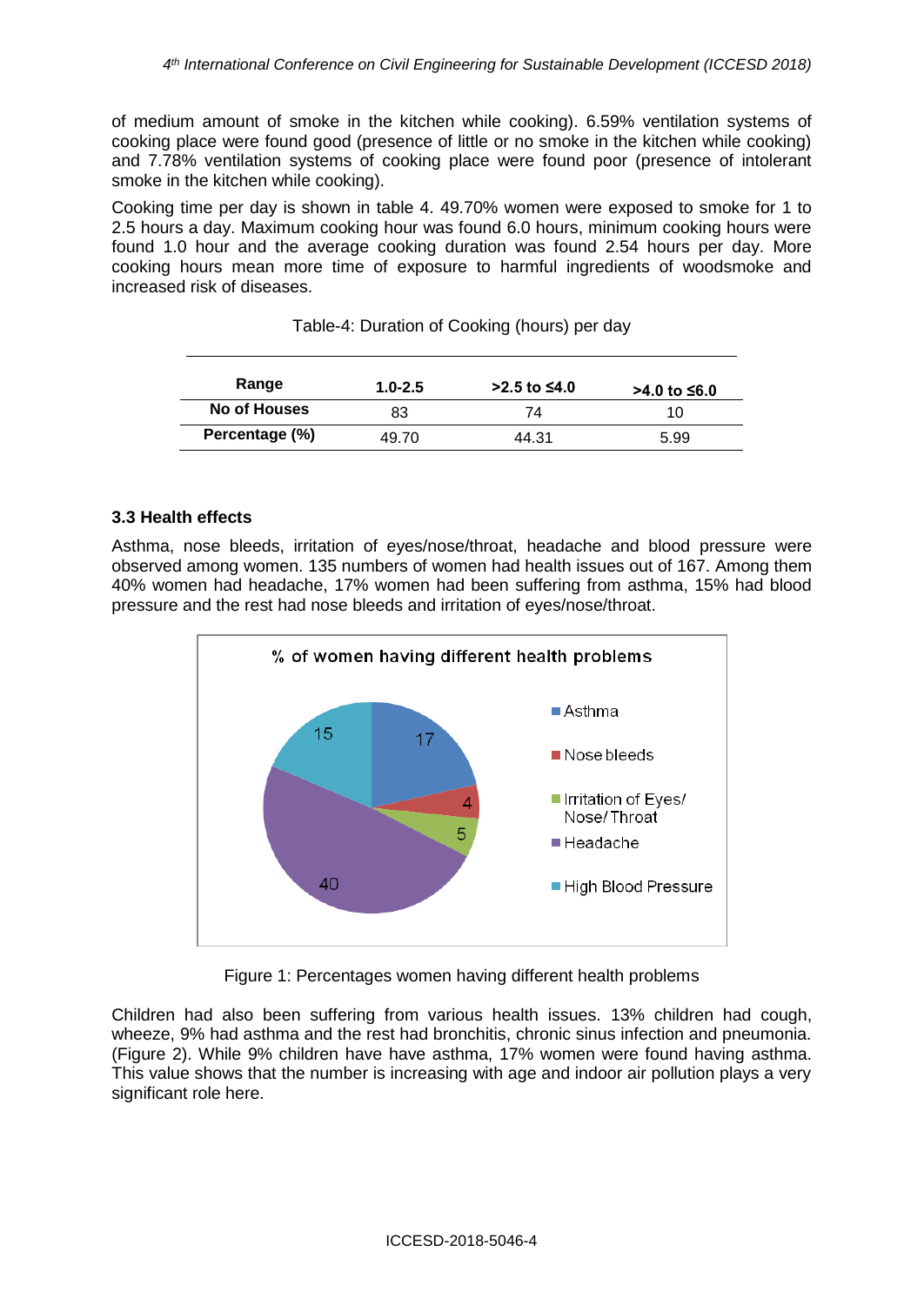

Figure 2: Percentages children having different health problems

According to the Jessore sadar hospital, it has been found that about 40 to 50 numbers of patients get admitted to the hospital per month. About 20% of the patients have been suffering from asthma from childhood which means 80% patients suffer from this disease later in life. The main reasons of asthma are considered the family positive history and allergic history of the patients. According to the survey, 17% people had been experiencing asthma in which only 7% patients had asthma from childhood and 93% had afterwards (figure 3).



Figure 3: Percentages of women having different Asthma

Among Women having asthma 58.62% used wood as cooking fuel, 31.03% used wood and cowdung together as cooking fuel, 3.45% and 6.90% women used gas and cowdung simultaneously and only gas as their cooking fuel respectively (Figure 4). Women having asthma afterwards are mostly exposed to wood and cowdungstick smoke. So, it can be concluded that, woodsmoke and cowdung smoke can cause asthma afterwards.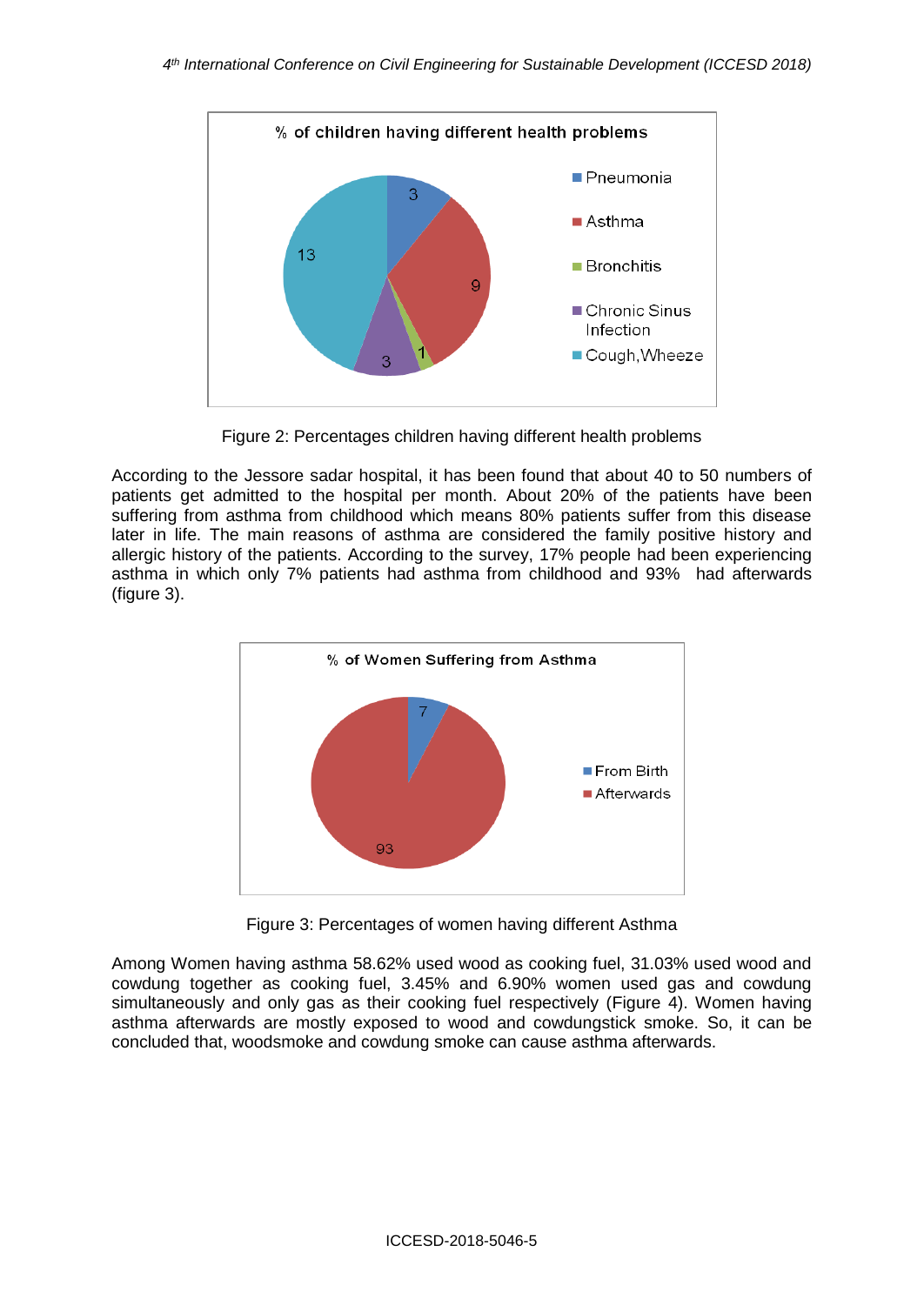

Figure 4: Percentage of types of fuel used by women having Asthma

### **4. CONCLUSIONS**

Outdoor dust, Vehicles, landfill, emissions from nearby buildings, solidwaste debris, use of mosquito coil, aerosol spray, cigarette smoking and use of biomass as cooking fuel were found as the sources of indoor air pollution. Among these biomass fuel was considered as the crucial factors for indoor air pollution. Use of mosquito coil (83%), cigarette smoking (38%) and use of biomass as cooking also contributed significantly to indoor air pollution. Women were exposed to the pollution more than others. Asthma was found as a critical disease for women and children. Most women having asthma (58.62%) use wood and 31.03% wood and cowdung together, as their cooking fuel. The concerned authority should take necessary initiatives and consciousness must be raised among the general people to mitigate the harmful effects of indoor air pollution on human health.

## **REFERENCES**

- Ahsan, S.M.R. and J. Afrin, (2007). "Domestic health hazard and indoor air-pollution. An Approach to Find Alternative Energy Source for Rural Bangladesh to Minimize the Threat". 1-17, Retrieved from<https://repository.unm.edu/dspace/handle/1928/3303> [Accessed on April, 16.2017].
- Banik, B.K (2017), "An Exploration of Poor Female Understanding about Health Hazards of Indoor Air Pollution in Bangladesh" Journal of Environments, Vol. 4, No. 1, 1-8, 2017, DOI: 10.20448
- Bruce, N., R.P. Padilla and R. Albalak, 2002. "The health effects of indoor air pollution in developing countries". World Health Organisation: 1-41. Retrieved from. [www.who.int/indoorair/publications/health\\_effects/en/index.html](http://www.who.int/indoorair/publications/health_effects/en/index.html) [Accessed on August,9.2016]
- Colbeck, Ian and Nasir, Z.A (2010), " Indoor Air Pollution " Human Exposure to Pollutants via Dermal Absorption and Inhalation, Environmental Pollution 17, DOI 10.1007/978-90-481-8663-1\_2, © Springer Science+Business Media B.V. 2010
- Donna, M.S. and M.H. Harding,(2005). "Health and environmental effects of cooking stove use in<br>developing countries". 1-41. Retrieved from developing countries". 1-41. Retrieved from [www.bioenergylists.org/stovesdoc/Environment/staton.pdf](http://www.bioenergylists.org/stovesdoc/Environment/staton.pdf) [Accessed on December,17. 2016]
- Smith, K.R., J. Rogers and S.C. Cowlin, (2005). "Household fuels and Ill-health in developing countries: What improvements can be brought by LP gas? France ". World LP Gas Association: 1- 59. Retrieved from ehs.sph.berkeley.edu/krsmith/publications/WLPGA%20Shanghai%2009- 05z.pdf [Accessed on April,4. 2017].
- Smith, K.K., M. Sumi and M.F. Mirjam, (2004). "Indoor air pollution from household use of solid fuels. Comparative quantification of health risks: Global and regional burden of disease attributable to selected major risk factors" 2: 1435-1493.